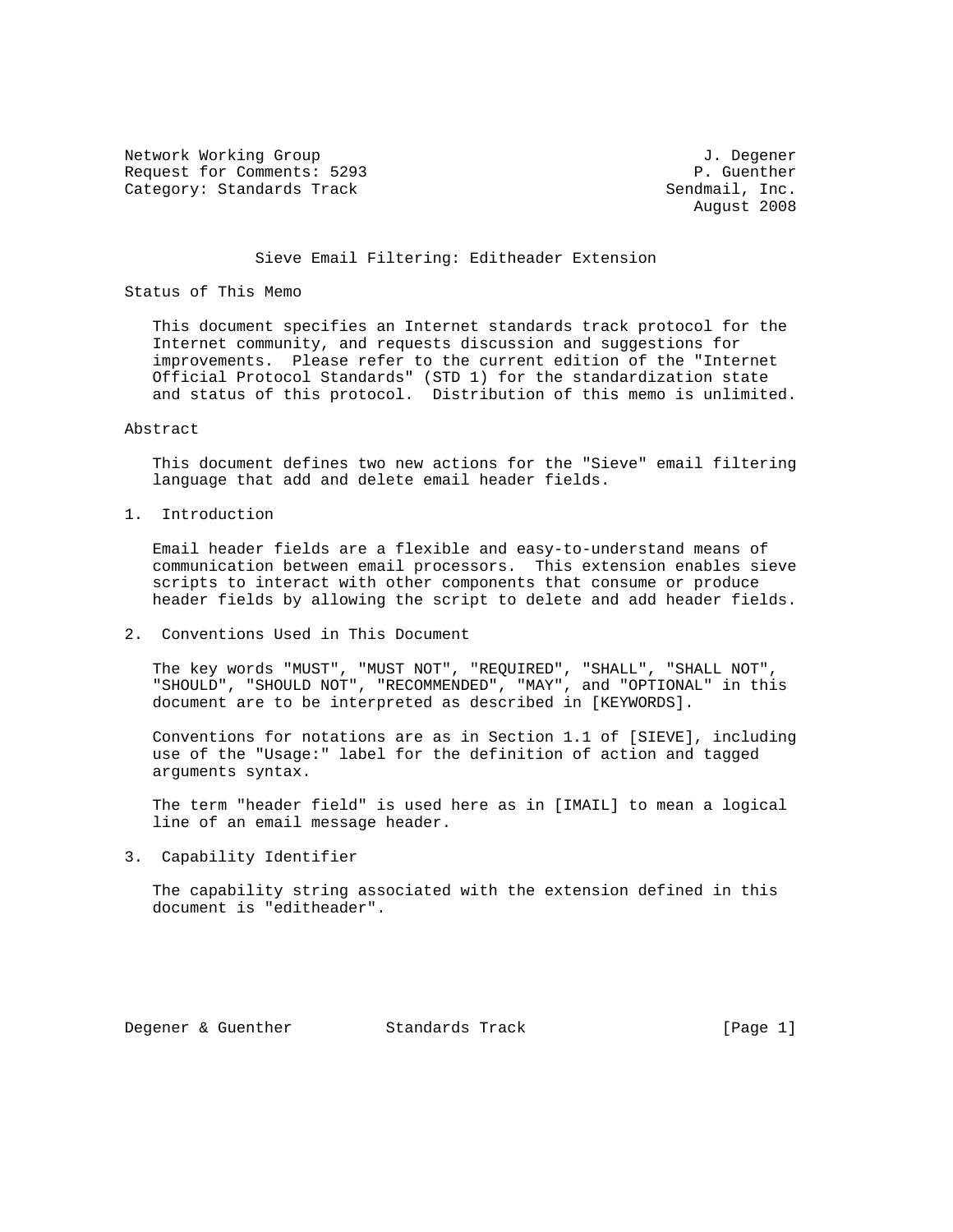# 4. Action addheader

Usage: "addheader" [":last"] <field-name: string> <value: string>

 The addheader action adds a header field to the existing message header. If the field-name is not a valid 7-bit US-ASCII header field name, as described by the [IMAIL] "field-name" nonterminal syntax element, the implementation MUST flag an error. The addheader action does not affect Sieve's implicit keep.

 If the specified field value does not match the [IMAIL] "unstructured" nonterminal syntax element or exceeds a length limit set by the implementation, the implementation MUST either flag an error or encode the field using folding white space and the encodings described in [MIME3] or [MIMEPARAM] to be compliant with [IMAIL].

 An implementation MAY impose a length limit onto the size of the encoded header field; such a limit MUST NOT be less than 998 characters, not including the terminating CRLF supplied by the implementation.

 By default, the header field is inserted at the beginning of the existing message header. If the optional flag ":last" is specified, it is appended at the end.

Example:

```
 /* Don't redirect if we already redirected */
 if not header :contains "X-Sieve-Filtered"
        ["<kim@job.example.com>", "<kim@home.example.com>"]
 {
         addheader "X-Sieve-Filtered" "<kim@job.example.com>";
         redirect "kim@home.example.com";
 }
```
# 5. Action deleteheader

 Usage: "deleteheader" [":index" <fieldno: number> [":last"]] [COMPARATOR] [MATCH-TYPE] <field-name: string> [<value-patterns: string-list>]

 By default, the deleteheader action deletes all occurrences of the named header field. The deleteheader action does not affect Sieve's implicit keep.

Degener & Guenther Standards Track [Page 2]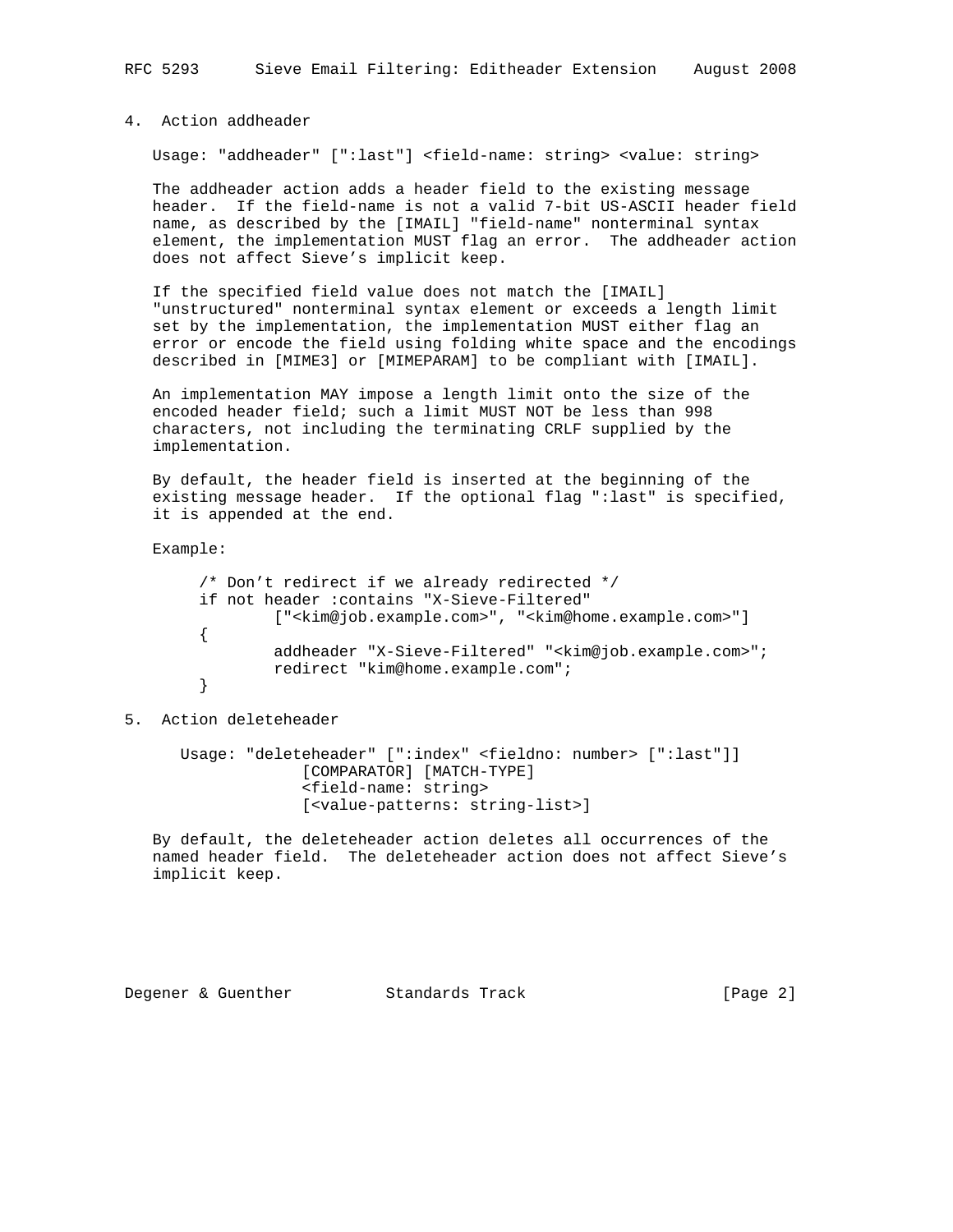The field-name is mandatory and always matched as a case-insensitive US-ASCII string. If the field-name is not a valid 7-bit header field name as described by the [IMAIL] "field-name" nonterminal syntax element, the implementation MUST flag an error.

 The value-patterns, if specified, restrict which occurrences of the header field are deleted to those whose values match any of the specified value-patterns, the matching being according to the match type and comparator and performed as if by the "header" test. In particular, leading and trailing whitespace in the field values is ignored. If no value-patterns are specified, then the comparator and match-type options are silently ignored.

 If :index <fieldno> is specified, the attempts to match a value are limited to the <fieldno> occurrence of the named header field, beginning at 1, the first named header field. If :last is specified, the count is backwards; 1 denotes the last named header field, 2 the second to last, and so on. The counting happens before the <value patterns> match, if any. For example:

 deleteheader :index 1 :contains "Delivered-To" "bob@example.com";

 deletes the first "Delivered-To" header field if it contains the string "bob@example.com" (not the first "Delivered-To" field that contains "bob@example.com").

 It is not an error if no header fields match the conditions in the deleteheader action or if the :index argument is greater than the number of named header fields.

 The implementation MUST flag an error if :last is specified without also specifying :index.

6. Implementation Limitations on Changes

 As a matter of local policy, implementations MAY limit which header fields may be deleted and which header fields may be added. However, implementations MUST NOT permit attempts to delete "Received" and "Auto-Submitted" header fields and MUST permit both addition and deletion of the "Subject" header field.

 If a script tries to make a change that isn't permitted, the attempt MUST be silently ignored.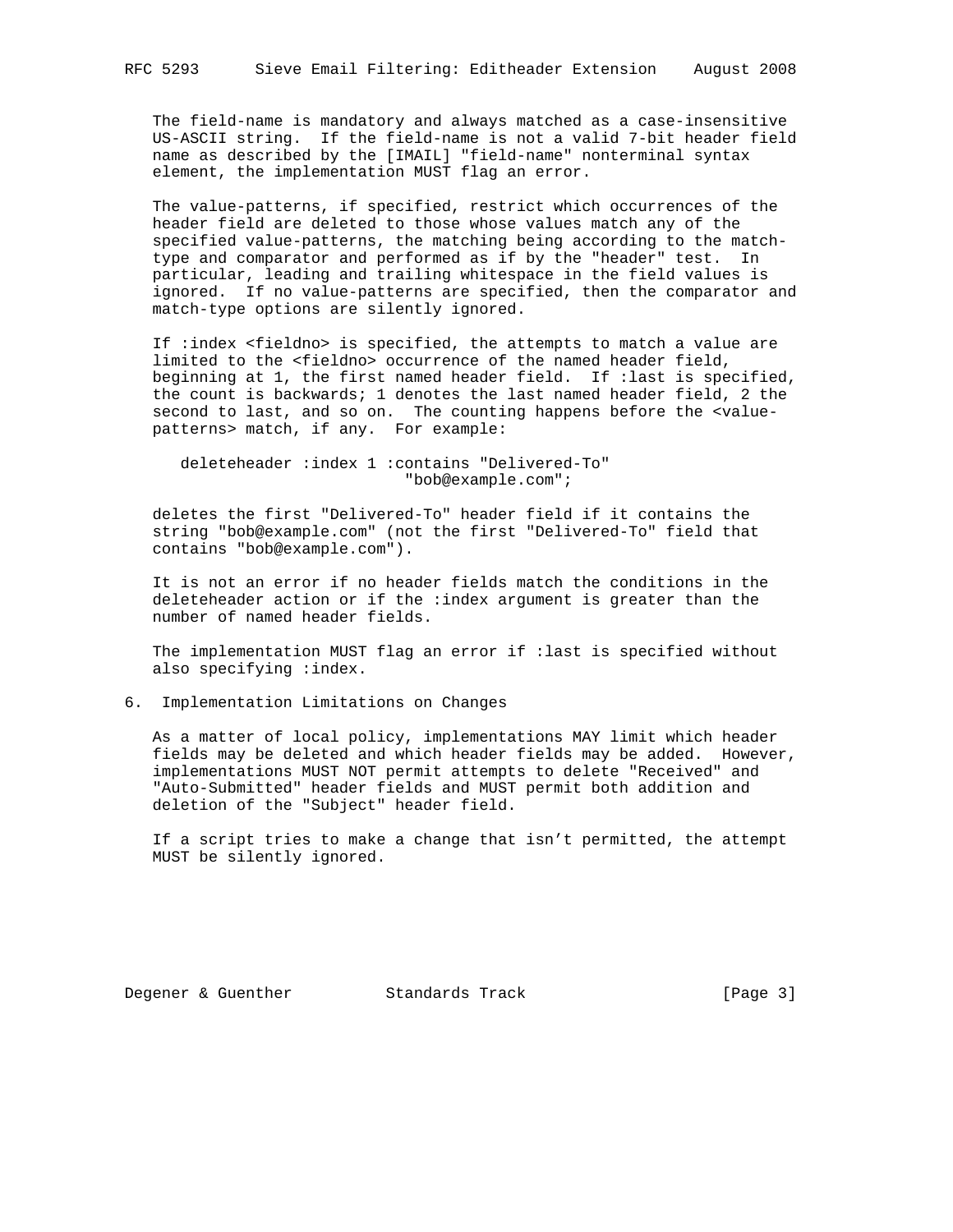# 7. Interaction with Other Sieve Extensions

 Actions that generate [MDN], [DSN], or similar disposition messages MUST do so using the original, unmodified message header. Similarly, if an error terminates processing of the script, the original message header MUST be used when doing the implicit keep required by Section 2.10.6 of [SIEVE].

 All other actions that store, send, or alter the message MUST do so with the current set of header fields. This includes the addheader and deleteheader actions themselves. For example, the following leaves the message unchanged:

 addheader "X-Hello" "World"; deleteheader :index 1 "X-Hello";

 Similarly, given a message with three or more "X-Hello" header fields, the following example deletes the first and third of them, not the first and second:

 deleteheader :index 1 "X-Hello"; deleteheader :index 2 "X-Hello";

 Tests and actions such as "exists", "header", or "vacation" [VACATION] that examine header fields MUST examine the current state of a header as modified by any actions that have taken place so far.

 As an example, the "header" test in the following fragment will always evaluate to true, regardless of whether or not the incoming message contained an "X-Hello" header field:

```
 addheader "X-Hello" "World";
 if header :contains "X-Hello" "World"
 {
        fileinto "international";
 }
```
 However, if the presence or value of a header field affects how the implementation parses or decodes other parts of the message, then, for the purposes of that parsing or decoding, the implementation MAY ignore some or all changes made to those header fields. For example, in an implementation that supports the [BODY] extension, "body" tests may be unaffected by deleting or adding "Content-Type" or "Content- Transfer-Encoding" header fields. This does not rescind the requirement that changes to those header fields affect direct tests; only the semantic side effects of changes to the fields may be ignored.

Degener & Guenther Standards Track (Page 4)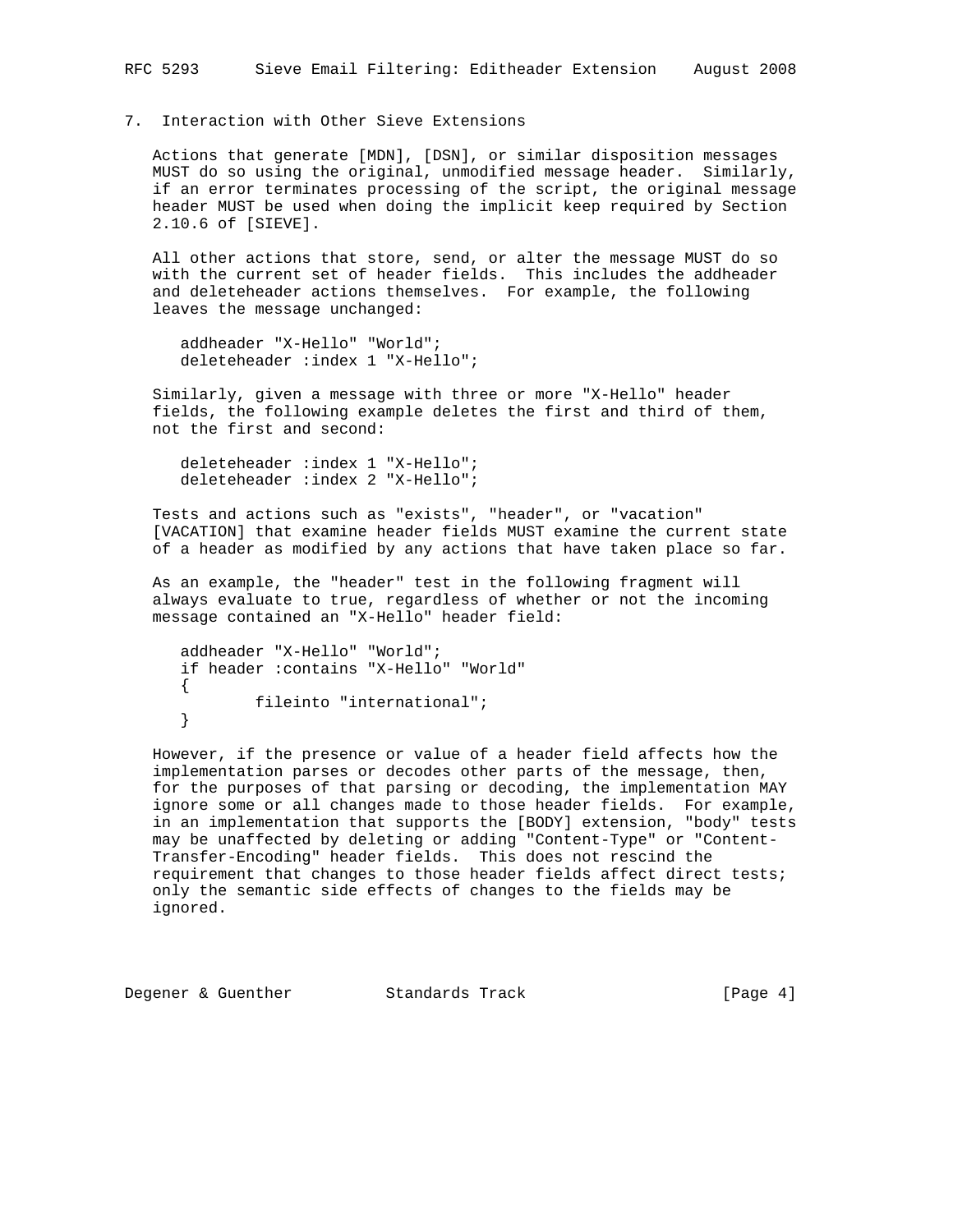For the purpose of weeding out duplicates, a message modified by addheader or deleteheader MUST be considered the same as the original message. For example, in an implementation that obeys the constraint in Section 2.10.3 of [SIEVE] and does not deliver the same message to a folder more than once, the following code fragment

 keep; addheader "X-Flavor" "vanilla"; keep;

 MUST only file one message. It is up to the implementation to pick which of the redundant "fileinto" or "keep" actions is executed, and which ones are ignored.

 The "implicit keep" is thought to be executed at the end of the script, after the headers have been modified. (However, a canceled "implicit keep" remains canceled.)

8. IANA Considerations

 The following template specifies the IANA registration of the Sieve extension specified in this document:

 To: iana@iana.org Subject: Registration of new Sieve extension

 Capability name: editheader Description: Adds actions 'addheader' and 'deleteheader' that modify the header of the message being processed RFC number: RFC 5293 Contact Address: The Sieve discussion list <ietf-mta-filters&imc.org>

9. Security Considerations

 Someone with write access to a user's script storage may use this extension to generate headers that a user would otherwise be shielded from (e.g., by a gateway Mail Transport Agent (MTA) that removes them).

 This is the first Sieve extension to be standardized that allows alteration of messages being processed by Sieve engines. A Sieve script that uses Sieve tests defined in [SIEVE], the editheader extension, and the redirect action back to the same user can keep some state between different invocations of the same script for the same message. But note that it would not be possible to introduce an infinite loop using any such script, because each iteration adds a new Received header field, so email loop prevention described in [SMTP] will eventually non deliver the message, and because the

Degener & Guenther Standards Track [Page 5]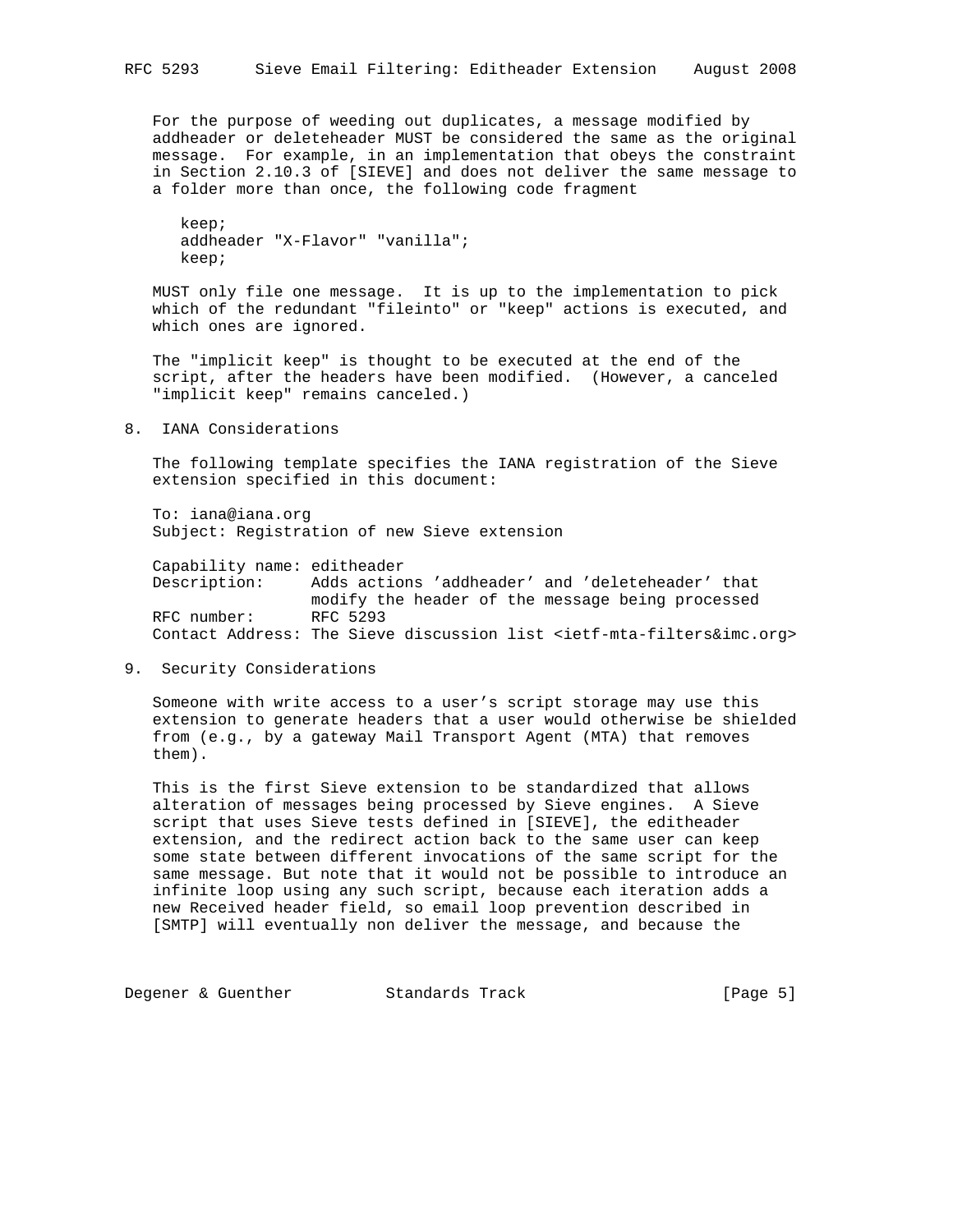editheader extension is explicitly prohibited to alter or delete Received header fields (i.e., it can't interfere with loop prevention).

 A sieve filter that removes header fields may unwisely destroy evidence about the path a message has taken.

 Any change in message content may interfere with digital signature mechanisms that include the header in the signed material. For example, changes to (or deletion/addition of) header fields included in the "SHOULD be included in the signature" list in Section 5.5 of [DKIM] can invalidate DKIM signatures. This also includes DKIM signatures that guarantee a header field absence.

 The editheader extension doesn't directly affect [IMAIL] header field signatures generated using [SMIME] or [OPENPGP], because these signature schemes include a separate copy of the header fields inside the signed message/rfc822 body part. However, software written to detect differences between the inner (signed) copy of header fields and the outer (modified by editheader) header fields might be affected by changes made by editheader.

 Since normal message delivery adds "Received" header fields and other trace fields to the beginning of a message, many such digital signature mechanisms are impervious to headers prefixed to a message, and will work with "addheader" unless :last is used.

 Any decision mechanism in a user's filter that is based on headers is vulnerable to header spoofing. For example, if the user adds an APPROVED header or tag, a malicious sender may add that tag or header themselves. One way to guard against this is to delete or rename any such headers or stamps prior to processing the message.

## 10. Acknowledgments

 Thanks to Eric Allman, Cyrus Daboo, Matthew Elvey, Ned Freed, Arnt Gulbrandsen, Kjetil Torgrim Homme, Simon Josefsson, Will Lee, William Leibzon, Mark E. Mallett, Chris Markle, Alexey Melnikov, Randall Schwartz, Aaron Stone, Nigel Swinson, and Rand Wacker for extensive corrections and suggestions.

Degener & Guenther Standards Track [Page 6]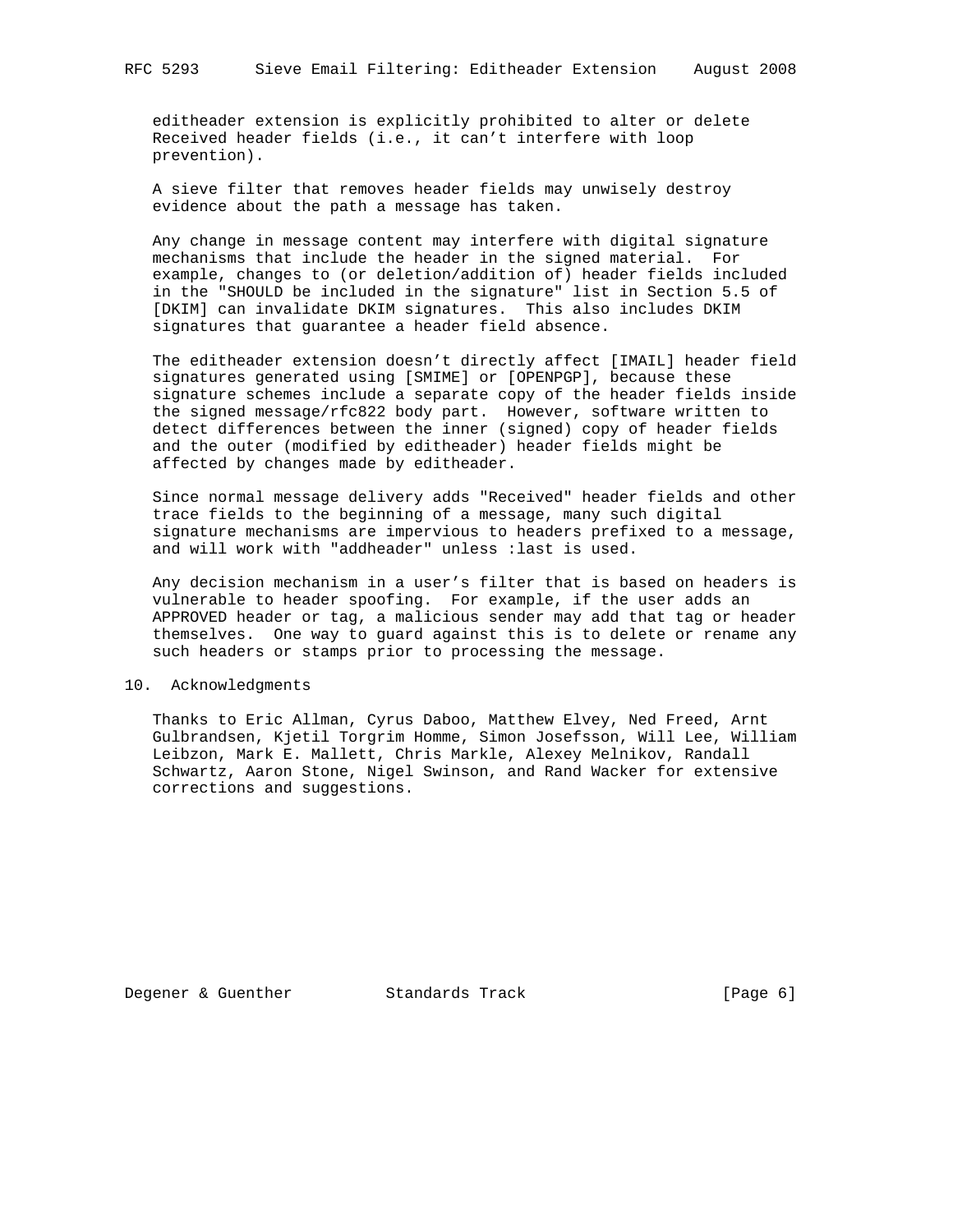- 11. References
- 11.1. Normative References
	- [IMAIL] Resnick, P., Ed., "Internet Message Format", RFC 2822, April 2001.
	- [KEYWORDS] Bradner, S., "Key words for use in RFCs to Indicate Requirement Levels", BCP 14, RFC 2119, March 1997.
	- [MIME3] Moore, K., "MIME (Multipurpose Internet Mail Extensions) Part Three: Message Header Extensions for Non-ASCII Text", RFC 2047, November 1996.
	- [MIMEPARAM] Freed, N. and K. Moore, "MIME Parameter Value and Encoded Word Extensions: Character Sets, Languages, and Continuations", RFC 2231, November 1997.
	- [SIEVE] Guenther, P., Ed., and T. Showalter, Ed., "Sieve: An Email Filtering Language", RFC 5228, January 2008.
- 11.2. Informative References
	- [BODY] Degener, J. and P. Guenther, "Sieve Email Filtering: Body Extension", RFC 5173, April 2008.
	- [DKIM] Allman, E., Callas, J., Delany, M., Libbey, M., Fenton, J., and M. Thomas, "DomainKeys Identified Mail (DKIM) Signatures", RFC 4871, May 2007.
	- [DSN] Moore, K. and G. Vaudreuil, "An Extensible Message Format for Delivery Status Notifications", RFC 3464, January 2003.
	- [MDN] Hansen, T., Ed., and G. Vaudreuil, Ed., "Message Disposition Notification", RFC 3798, May 2004.
	- [OPENPGP] Elkins, M., Del Torto, D., Levien, R., and T. Roessler, "MIME Security with OpenPGP", RFC 3156, August 2001.
	- [SMIME] Ramsdell, B., Ed., "Secure/Multipurpose Internet Mail Extensions (S/MIME) Version 3.1 Message Specification", RFC 3851, July 2004.
	- [SMTP] Klensin, J., Ed., "Simple Mail Transfer Protocol", RFC 2821, April 2001.

Degener & Guenther Standards Track [Page 7]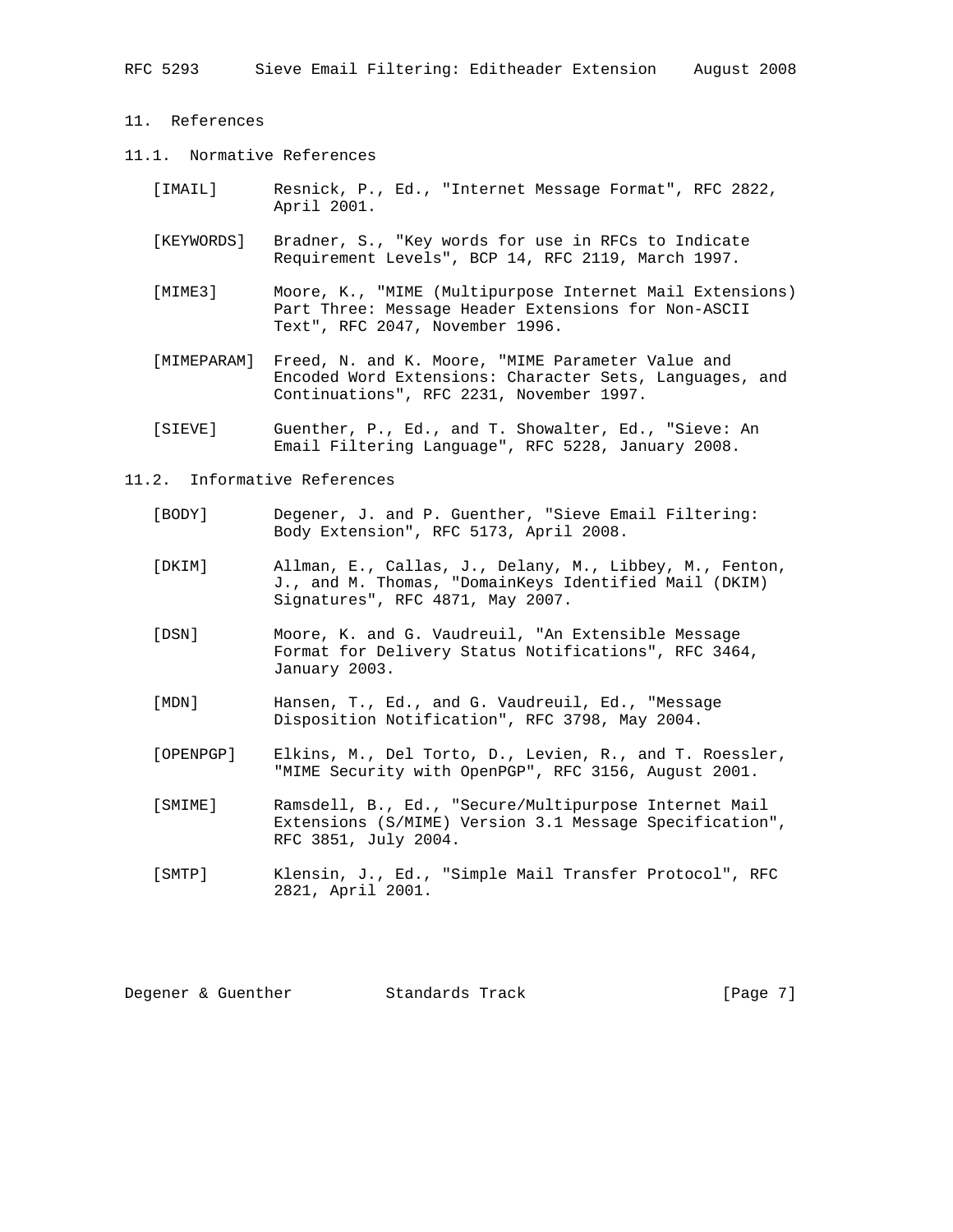[VACATION] Showalter, T. and N. Freed, Ed., "Sieve Email Filtering: Vacation Extension", RFC 5230, January 2008.

# Authors' Addresses

 Jutta Degener 5245 College Ave, Suite #127 Oakland, CA 94618

EMail: jutta@pobox.com

 Philip Guenther Sendmail, Inc. 6475 Christie Ave., Ste 350 Emeryville, CA 94608

EMail: guenther@sendmail.com